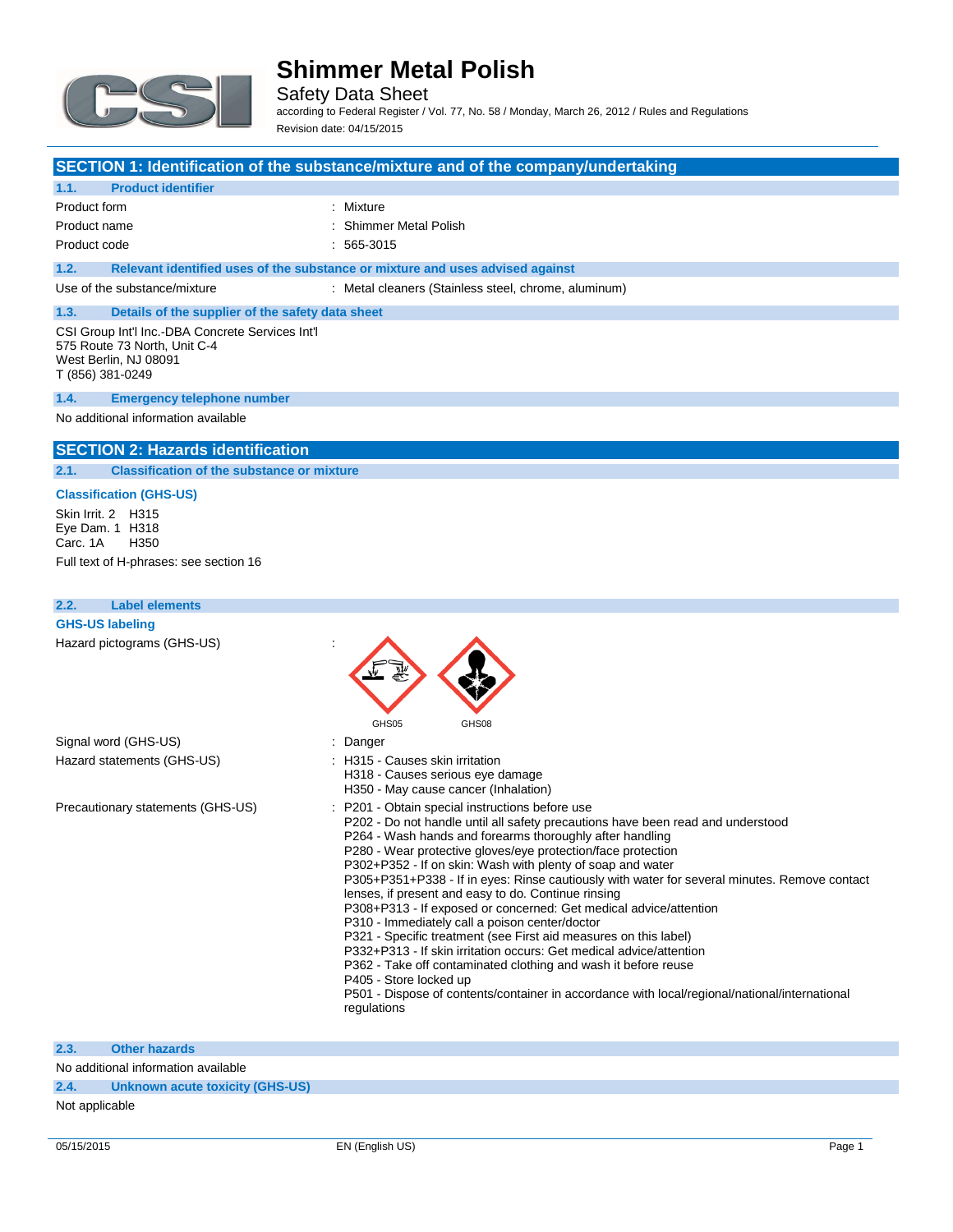Safety Data Sheet

according to Federal Register / Vol. 77, No. 58 / Monday, March 26, 2012 / Rules and Regulations

## **SECTION 3: Composition/information on ingredients**

## **3.1. Substance**

### Not applicable

L.

| 3.2.<br><b>Mixture</b>                         |                           |           |                                                              |  |
|------------------------------------------------|---------------------------|-----------|--------------------------------------------------------------|--|
| <b>Name</b>                                    | <b>Product identifier</b> | %         | <b>Classification (GHS-US)</b>                               |  |
| Silica                                         | (CAS No) 14808-60-7       | $20 - 30$ | Carc. 1A, H350                                               |  |
| Ammonium Hydroxide, aqueous solution, conc=25% | (CAS No) 1336-21-6        | $1 - 5$   | Skin Corr. 1B, H314<br>Aquatic Acute 1, H400                 |  |
| 2-propanol                                     | (CAS No) 67-63-0          | $1 - 5$   | Flam. Lig. 2, H225<br>Eye Irrit. 2A, H319<br>STOT SE 3, H336 |  |

Full text of H-phrases: see section 16

|            | <b>SECTION 4: First aid measures</b>                                |                                                                                                                                                                                                     |
|------------|---------------------------------------------------------------------|-----------------------------------------------------------------------------------------------------------------------------------------------------------------------------------------------------|
| 4.1.       | <b>Description of first aid measures</b>                            |                                                                                                                                                                                                     |
|            | First-aid measures general                                          | : Never give anything by mouth to an unconscious person. If you feel unwell, seek medical<br>advice (show the label where possible).                                                                |
|            | First-aid measures after inhalation                                 | Allow victim to breathe fresh air. Allow the victim to rest.                                                                                                                                        |
|            | First-aid measures after skin contact                               | Wash with plenty of soap and water. Wash contaminated clothing before reuse. If skin irritation<br>occurs: Get medical advice/attention. Specific treatment (see First aid measures on this label). |
|            | First-aid measures after eye contact                                | : Rinse cautiously with water for several minutes. Remove contact lenses, if present and easy to<br>do. Continue rinsing. Immediately call a poison center or doctor/physician.                     |
|            | First-aid measures after ingestion                                  | : Rinse mouth. Do NOT induce vomiting. Obtain emergency medical attention.                                                                                                                          |
| 4.2.       | Most important symptoms and effects, both acute and delayed         |                                                                                                                                                                                                     |
|            | Symptoms/injuries after inhalation                                  | : May cause cancer by inhalation.                                                                                                                                                                   |
|            | Symptoms/injuries after skin contact                                | : Causes skin irritation.                                                                                                                                                                           |
|            | Symptoms/injuries after eye contact                                 | : Causes serious eye damage.                                                                                                                                                                        |
| 4.3.       |                                                                     | Indication of any immediate medical attention and special treatment needed                                                                                                                          |
|            | No additional information available                                 |                                                                                                                                                                                                     |
|            |                                                                     |                                                                                                                                                                                                     |
|            | <b>SECTION 5: Firefighting measures</b>                             |                                                                                                                                                                                                     |
| 5.1.       | <b>Extinguishing media</b>                                          |                                                                                                                                                                                                     |
|            | Suitable extinguishing media                                        | : Foam. Dry powder. Carbon dioxide. Water spray. Sand.                                                                                                                                              |
|            | Unsuitable extinguishing media                                      | : Do not use a heavy water stream.                                                                                                                                                                  |
| 5.2.       | Special hazards arising from the substance or mixture               |                                                                                                                                                                                                     |
|            | No additional information available                                 |                                                                                                                                                                                                     |
| 5.3.       | <b>Advice for firefighters</b>                                      |                                                                                                                                                                                                     |
|            | Firefighting instructions                                           | : Use water spray or fog for cooling exposed containers. Exercise caution when fighting any<br>chemical fire. Prevent fire-fighting water from entering environment.                                |
|            | Protection during firefighting                                      | : Do not enter fire area without proper protective equipment, including respiratory protection.                                                                                                     |
|            | <b>SECTION 6: Accidental release measures</b>                       |                                                                                                                                                                                                     |
| 6.1.       | Personal precautions, protective equipment and emergency procedures |                                                                                                                                                                                                     |
| 6.1.1.     | For non-emergency personnel                                         |                                                                                                                                                                                                     |
|            | Emergency procedures                                                | : Evacuate unnecessary personnel.                                                                                                                                                                   |
|            |                                                                     |                                                                                                                                                                                                     |
| 6.1.2.     | For emergency responders                                            |                                                                                                                                                                                                     |
|            | Protective equipment                                                | : Equip cleanup crew with proper protection.                                                                                                                                                        |
|            | <b>Emergency procedures</b>                                         | : Ventilate area.                                                                                                                                                                                   |
| 6.2.       | <b>Environmental precautions</b>                                    |                                                                                                                                                                                                     |
|            |                                                                     | Prevent entry to sewers and public waters. Notify authorities if liquid enters sewers or public waters.                                                                                             |
| 6.3.       | Methods and material for containment and cleaning up                |                                                                                                                                                                                                     |
|            | Methods for cleaning up                                             | : Soak up spills with inert solids, such as clay or diatomaceous earth as soon as possible. Collect<br>spillage. Store away from other materials.                                                   |
| 6.4.       | <b>Reference to other sections</b>                                  |                                                                                                                                                                                                     |
|            | See Heading 8. Exposure controls and personal protection.           |                                                                                                                                                                                                     |
| 05/15/2015 |                                                                     | EN (English US)<br>2/7                                                                                                                                                                              |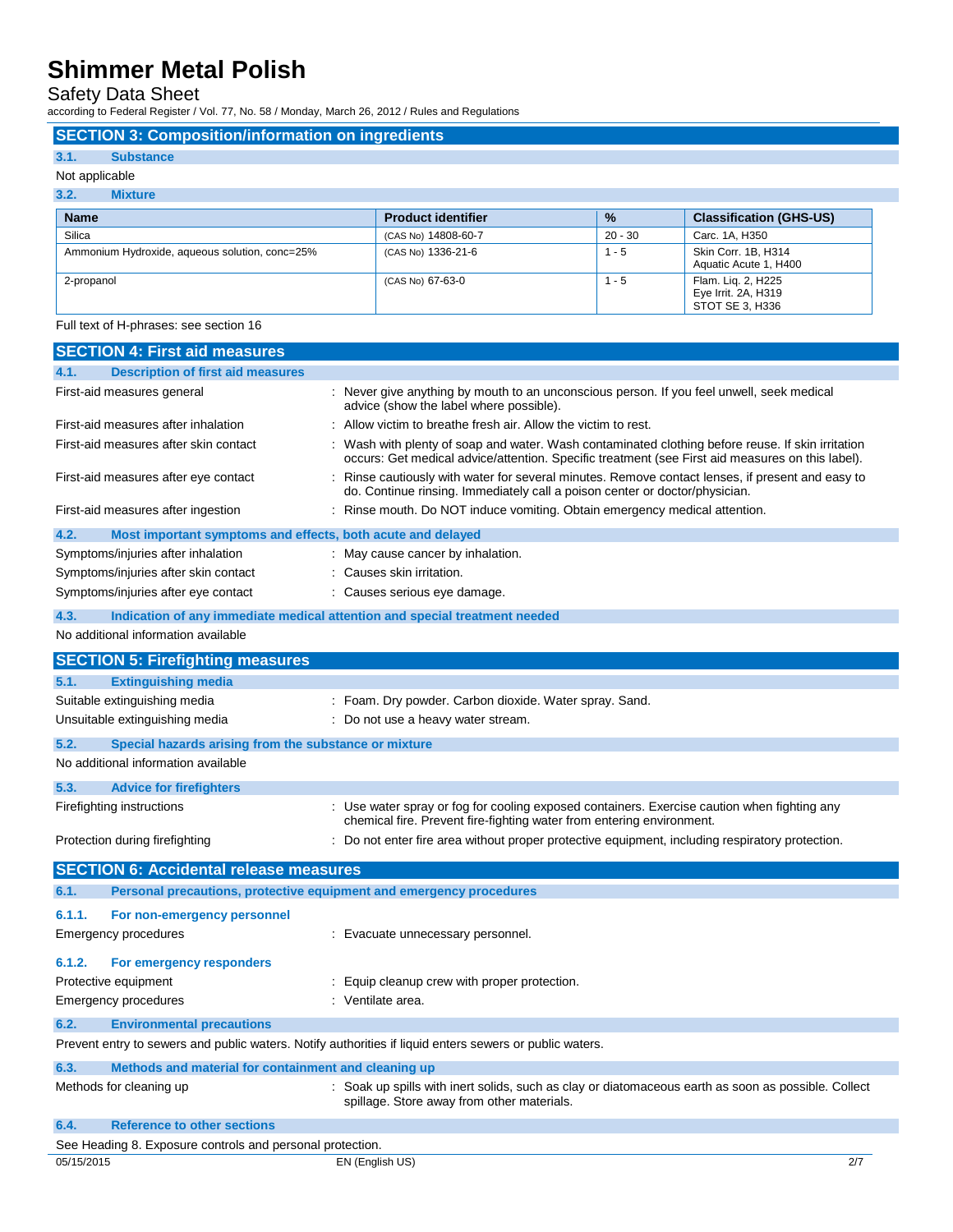Safety Data Sheet

according to Federal Register / Vol. 77, No. 58 / Monday, March 26, 2012 / Rules and Regulations

| <b>SECTION 7: Handling and storage</b>                               |                                                                                                                                                                                                                                                                                                                            |
|----------------------------------------------------------------------|----------------------------------------------------------------------------------------------------------------------------------------------------------------------------------------------------------------------------------------------------------------------------------------------------------------------------|
| <b>Precautions for safe handling</b><br>7.1.                         |                                                                                                                                                                                                                                                                                                                            |
| Precautions for safe handling                                        | : Wash hands and other exposed areas with mild soap and water before eating, drinking or<br>smoking and when leaving work. Provide good ventilation in process area to prevent formation<br>of vapor. Obtain special instructions before use. Do not handle until all safety precautions have<br>been read and understood. |
| Hygiene measures                                                     | : Wash hands and forearms thoroughly after handling.                                                                                                                                                                                                                                                                       |
| Conditions for safe storage, including any incompatibilities<br>7.2. |                                                                                                                                                                                                                                                                                                                            |
| Storage conditions                                                   | : Keep only in the original container in a cool, well ventilated place away from heat, hot surfaces,<br>sparks, open flame and other ignition sources. No smoking. Keep container closed when not in<br>use.                                                                                                               |
| Incompatible products                                                | : Strong bases. Strong acids.                                                                                                                                                                                                                                                                                              |
| Incompatible materials                                               | : Sources of ignition. Direct sunlight.                                                                                                                                                                                                                                                                                    |
| 7.3.<br><b>Specific end use(s)</b>                                   |                                                                                                                                                                                                                                                                                                                            |

No additional information available

## **SECTION 8: Exposure controls/personal protection**

| 8.1.<br><b>Control parameters</b> |                                                            |                           |  |
|-----------------------------------|------------------------------------------------------------|---------------------------|--|
| <b>Shimmer Metal Polish</b>       |                                                            |                           |  |
| <b>ACGIH</b>                      | Not applicable                                             |                           |  |
| <b>OSHA</b>                       | Not applicable                                             |                           |  |
| Silica (14808-60-7)               |                                                            |                           |  |
| <b>ACGIH</b>                      | Not applicable                                             |                           |  |
| <b>OSHA</b>                       | Not applicable                                             |                           |  |
| 2-propanol (67-63-0)              |                                                            |                           |  |
| <b>ACGIH</b>                      | ACGIH TWA (ppm)                                            | 200 ppm                   |  |
| <b>ACGIH</b>                      | ACGIH STEL (ppm)                                           | 200 ppm                   |  |
| <b>ACGIH</b>                      | Remark (ACGIH)                                             | Eye & URT irr; CNS impair |  |
| <b>OSHA</b>                       | OSHA PEL (TWA) (mg/m <sup>3</sup> )                        | 980 mg/m <sup>3</sup>     |  |
| <b>OSHA</b>                       | OSHA PEL (TWA) (ppm)                                       | 400 ppm                   |  |
|                                   | Ammonium Hydroxide, aqueous solution, conc=25% (1336-21-6) |                           |  |

| Ammonium Hydroxide, aqueous solution, conc=25% (1336-21-6) |                |
|------------------------------------------------------------|----------------|
| <b>ACGIH</b>                                               | Not applicable |
| <b>OSHA</b>                                                | Not applicable |

### **8.2. Exposure controls**

| Personal protective equipment | : Avoid all unnecessary exposure.                                          |  |
|-------------------------------|----------------------------------------------------------------------------|--|
| Hand protection               | : Wear protective gloves/eye protection/face protection protective gloves. |  |
| Eye protection                | : Chemical goggles or safety glasses.                                      |  |
| Skin and body protection      | : Wear suitable protective clothing.                                       |  |
| Respiratory protection        | : Wear appropriate mask.                                                   |  |
| Other information             | Do not eat, drink or smoke during use.                                     |  |

|     | <b>SECTION 9: Physical and chemical properties</b>    |  |  |  |
|-----|-------------------------------------------------------|--|--|--|
| 9.1 | Information on basic physical and chemical properties |  |  |  |

| Physical state | : Liguid            |
|----------------|---------------------|
| Color          | : white             |
| Odor           | : ammonia odor      |
| Odor threshold | : No data available |
| pH             | $:7-8$              |
| Melting point  | : No data available |
|                |                     |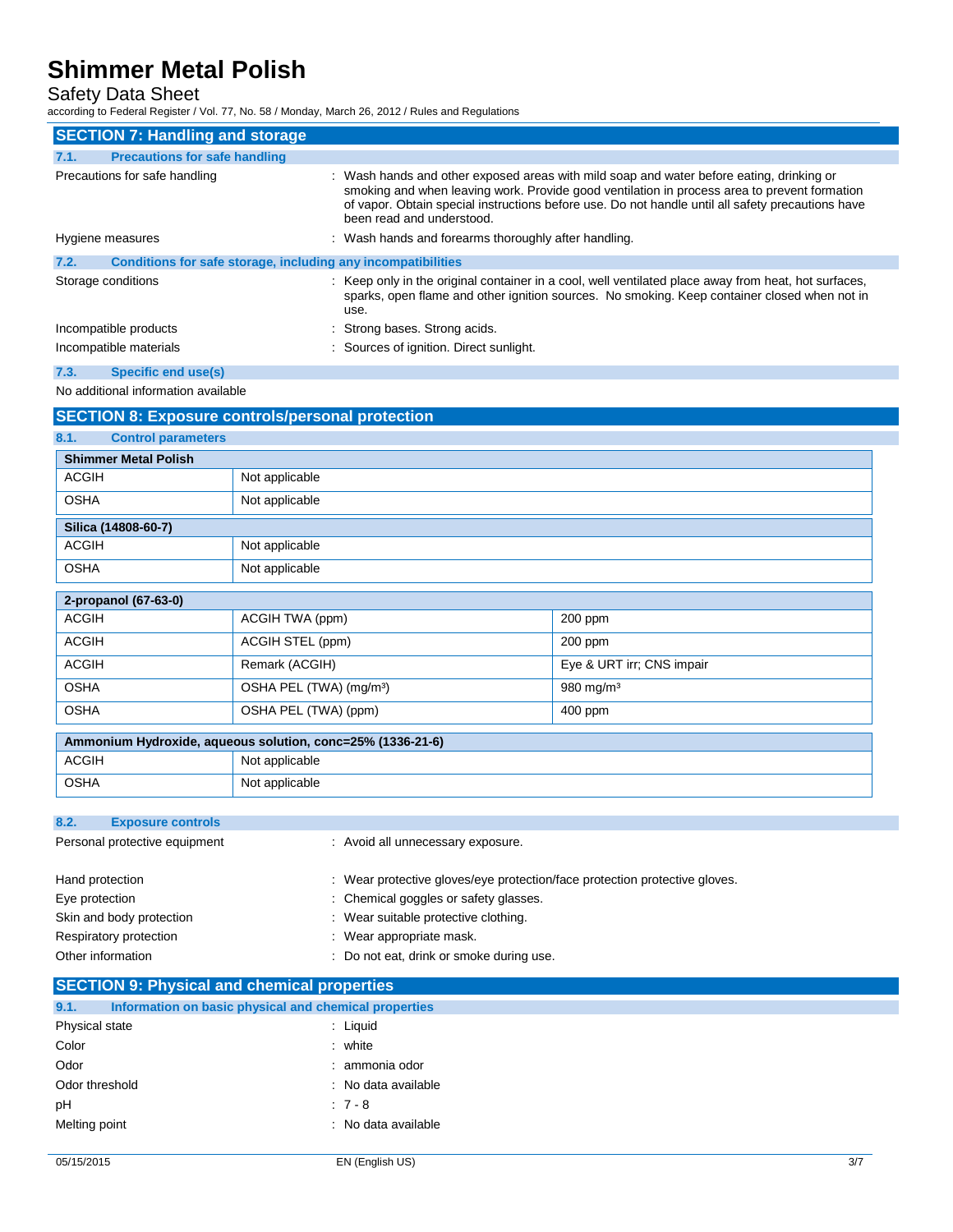## Safety Data Sheet

according to Federal Register / Vol. 77, No. 58 / Monday, March 26, 2012 / Rules and Regulations

| iccording to Federal Register / vol. 77, No. 58 / Monday, March 26, 2012 / Rules and Regulations |                                                                                                                          |  |
|--------------------------------------------------------------------------------------------------|--------------------------------------------------------------------------------------------------------------------------|--|
| Freezing point                                                                                   | : No data available                                                                                                      |  |
| Boiling point                                                                                    | $: 212 - 220$ °F                                                                                                         |  |
| Flash point                                                                                      | : $\geq$ 160 °F                                                                                                          |  |
| Relative evaporation rate (butyl acetate=1)                                                      | : No data available                                                                                                      |  |
| Flammability (solid, gas)                                                                        | : No data available                                                                                                      |  |
| <b>Explosion limits</b>                                                                          | No data available                                                                                                        |  |
| <b>Explosive properties</b>                                                                      | No data available                                                                                                        |  |
| Oxidizing properties                                                                             | No data available                                                                                                        |  |
| Vapor pressure                                                                                   | No data available                                                                                                        |  |
| Relative density                                                                                 | 1.2                                                                                                                      |  |
| Relative vapor density at 20 °C                                                                  | : Same as water                                                                                                          |  |
| Solubility                                                                                       | Soluble in water.<br>Water: Solubility in water of component(s) of the mixture :<br>$\bullet$ 1 $\bullet$<br>$\bullet$ : |  |
| Log Pow                                                                                          | No data available                                                                                                        |  |
| Log Kow                                                                                          | No data available                                                                                                        |  |
| Auto-ignition temperature                                                                        | No data available                                                                                                        |  |
| Decomposition temperature                                                                        | : No data available                                                                                                      |  |
| Viscosity                                                                                        | No data available                                                                                                        |  |
| Viscosity, kinematic                                                                             | No data available                                                                                                        |  |
| Viscosity, dynamic                                                                               | : No data available                                                                                                      |  |
| <b>Other information</b><br>9.2.                                                                 |                                                                                                                          |  |
| No additional information available                                                              |                                                                                                                          |  |
| <b>SECTION 10: Stability and reactivity</b>                                                      |                                                                                                                          |  |
| 10.1.<br><b>Reactivity</b>                                                                       |                                                                                                                          |  |
| No additional information available                                                              |                                                                                                                          |  |
| 10.2.<br><b>Chemical stability</b>                                                               |                                                                                                                          |  |
| Stable under normal conditions. Not established.                                                 |                                                                                                                          |  |
| 10.3.<br><b>Possibility of hazardous reactions</b>                                               |                                                                                                                          |  |
| Not established.                                                                                 |                                                                                                                          |  |
| <b>Conditions to avoid</b><br>10.4.                                                              |                                                                                                                          |  |
| Direct sunlight. Extremely high or low temperatures.                                             |                                                                                                                          |  |
| 10.5.<br><b>Incompatible materials</b>                                                           |                                                                                                                          |  |
| Strong acids. Strong bases.                                                                      |                                                                                                                          |  |
| <b>Hazardous decomposition products</b><br>10.6.                                                 |                                                                                                                          |  |
| Fume. Carbon monoxide. Carbon dioxide.                                                           |                                                                                                                          |  |
| <b>SECTION 11: Toxicological information</b>                                                     |                                                                                                                          |  |
| 11.1.<br>Information on toxicological effects                                                    |                                                                                                                          |  |
|                                                                                                  |                                                                                                                          |  |

Acute toxicity **in the case of the case of the case of the case of the case of the case of the case of the case of the case of the case of the case of the case of the case of the case of the case of the case of the case of** 

| 2-propanol (67-63-0)       |                                                                                                    |
|----------------------------|----------------------------------------------------------------------------------------------------|
| LD50 oral rat              | 5045 mg/kg (Rat; OECD 401: Acute Oral Toxicity; Experimental value; 5840 mg/kg<br>bodyweight; Rat) |
| LD50 dermal rabbit         | 12870 mg/kg (Rabbit; Experimental value; Equivalent or similar to OECD 402; 16.4; Rabbit)          |
| LC50 inhalation rat (mg/l) | 73 mg/l/4h (Rat)                                                                                   |
| ATE US (oral)              | 5045.000 mg/kg body weight                                                                         |
| ATE US (dermal)            | 12870.000 mg/kg body weight                                                                        |
| ATE US (vapors)            | 73.000 mg/l/4h                                                                                     |
| ATE US (dust, mist)        | 73.000 mg/l/4h                                                                                     |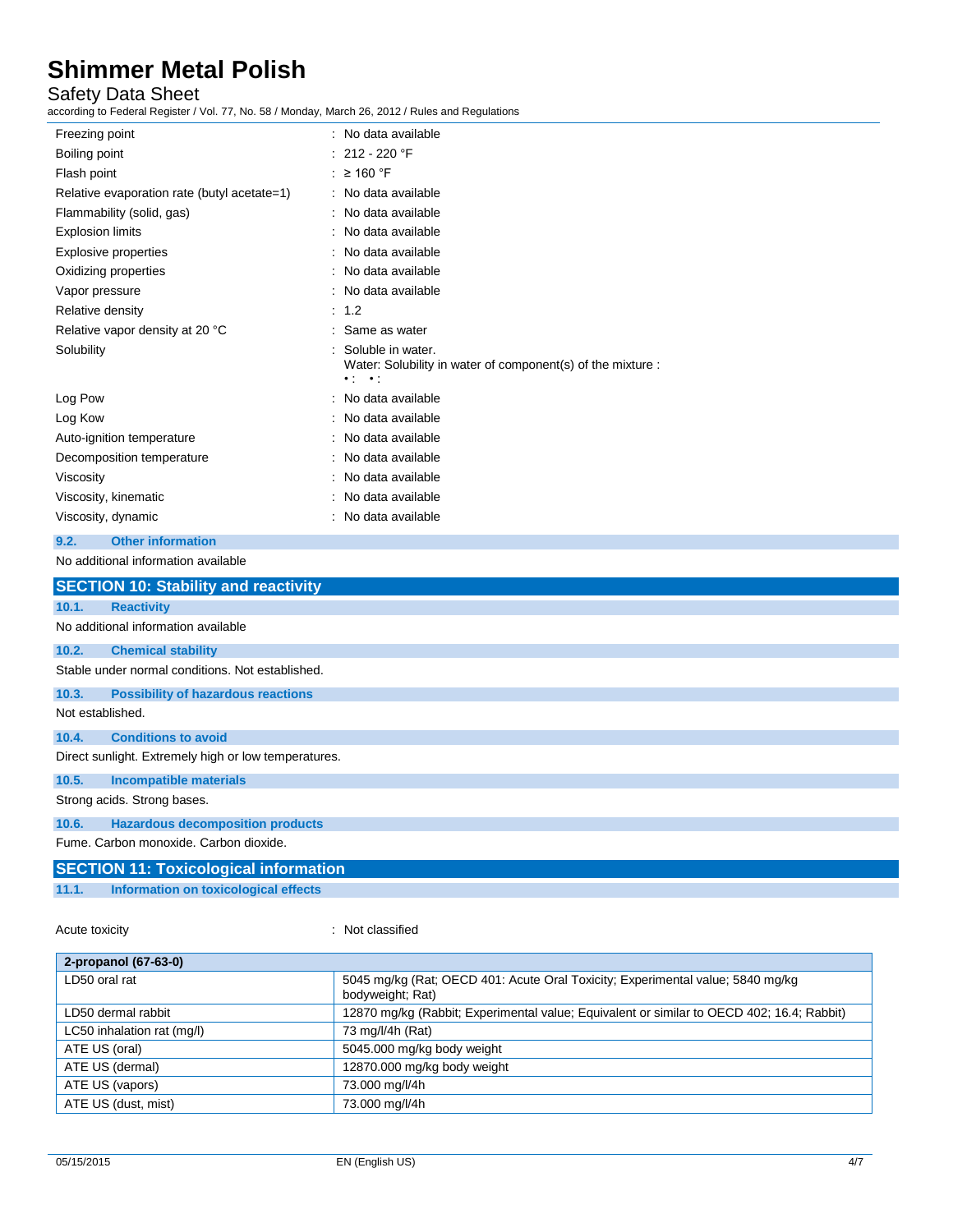## Safety Data Sheet

according to Federal Register / Vol. 77, No. 58 / Monday, March 26, 2012 / Rules and Regulations

| Skin corrosion/irritation                              | : Causes skin irritation.                                           |
|--------------------------------------------------------|---------------------------------------------------------------------|
|                                                        | pH: 7 - 8                                                           |
| Serious eye damage/irritation                          | : Causes serious eye damage.                                        |
|                                                        | $pH: 7 - 8$                                                         |
| Respiratory or skin sensitization                      | : Not classified                                                    |
| Germ cell mutagenicity                                 | Not classified                                                      |
| Carcinogenicity                                        | May cause cancer (Inhalation).                                      |
| Silica (14808-60-7)                                    |                                                                     |
| IARC group                                             | 1 - Carcinogenic to humans                                          |
| 2-propanol (67-63-0)                                   |                                                                     |
| IARC group                                             | 3 - Not classifiable                                                |
| Reproductive toxicity                                  | : Not classified                                                    |
| Specific target organ toxicity (single exposure)       | : Not classified                                                    |
| Specific target organ toxicity (repeated<br>exposure)  | : Not classified                                                    |
| Aspiration hazard                                      | Not classified<br>۰.                                                |
| Potential Adverse human health effects and<br>symptoms | : Based on available data, the classification criteria are not met. |
| Symptoms/injuries after inhalation                     | : May cause cancer by inhalation.                                   |
| Symptoms/injuries after skin contact                   | : Causes skin irritation.                                           |
|                                                        |                                                                     |

# Symptoms/injuries after eye contact : Causes serious eye damage.

# **SECTION 12: Ecological information**

**12.1. Toxicity**

| 2-propanol (67-63-0)    |                                                             |
|-------------------------|-------------------------------------------------------------|
| LC50 fish 1             | 4200 mg/l (96 h; Rasbora heteromorpha; Flow-through system) |
| EC50 Daphnia 1          | 10000 mg/l (48 h; Daphnia magna)                            |
| LC50 fish 2             | 9640 mg/l (96 h; Pimephales promelas; Lethal)               |
| EC50 Daphnia 2          | 13299 mg/l (48 h; Daphnia magna)                            |
| Threshold limit algae 1 | > 1000 mg/l (72 h; Scenedesmus subspicatus; Growth rate)    |
| Threshold limit algae 2 | 1800 mg/l (72 h; Algae; Cell numbers)                       |

### **12.2. Persistence and degradability**

| <b>Shimmer Metal Polish</b>                                |                                                                                                                                                                           |
|------------------------------------------------------------|---------------------------------------------------------------------------------------------------------------------------------------------------------------------------|
| Persistence and degradability                              | Not established.                                                                                                                                                          |
| 2-propanol (67-63-0)                                       |                                                                                                                                                                           |
| Persistence and degradability                              | Readily biodegradable in water. Biodegradable in the soil. Biodegradable in the soil under<br>anaerobic conditions. No (test)data on mobility of the substance available. |
| Biochemical oxygen demand (BOD)                            | 1.19 g $O_2$ /g substance                                                                                                                                                 |
| Chemical oxygen demand (COD)                               | 2.23 g O <sub>2</sub> /g substance                                                                                                                                        |
| <b>ThOD</b>                                                | 2.40 g $O_2$ /g substance                                                                                                                                                 |
| BOD (% of ThOD)                                            | 0.49 % ThOD                                                                                                                                                               |
| Ammonium Hydroxide, aqueous solution, conc=25% (1336-21-6) |                                                                                                                                                                           |
| Persistence and degradability                              | Readily biodegradable in water. Biodegradable in the soil. No (test)data on mobility of the<br>components available. Ozonation in the air.                                |
| 12.3.<br><b>Bioaccumulative potential</b>                  |                                                                                                                                                                           |
| <b>Shimmer Metal Polish</b>                                |                                                                                                                                                                           |
|                                                            |                                                                                                                                                                           |

| Bioaccumulative potential | Not established.          |
|---------------------------|---------------------------|
|                           |                           |
| $2$ -propanol (67-63-0)   |                           |
| Log Pow                   | 0.05 (Experimental value) |
|                           |                           |
| 05/15/2015                | EN (English US)<br>5/7    |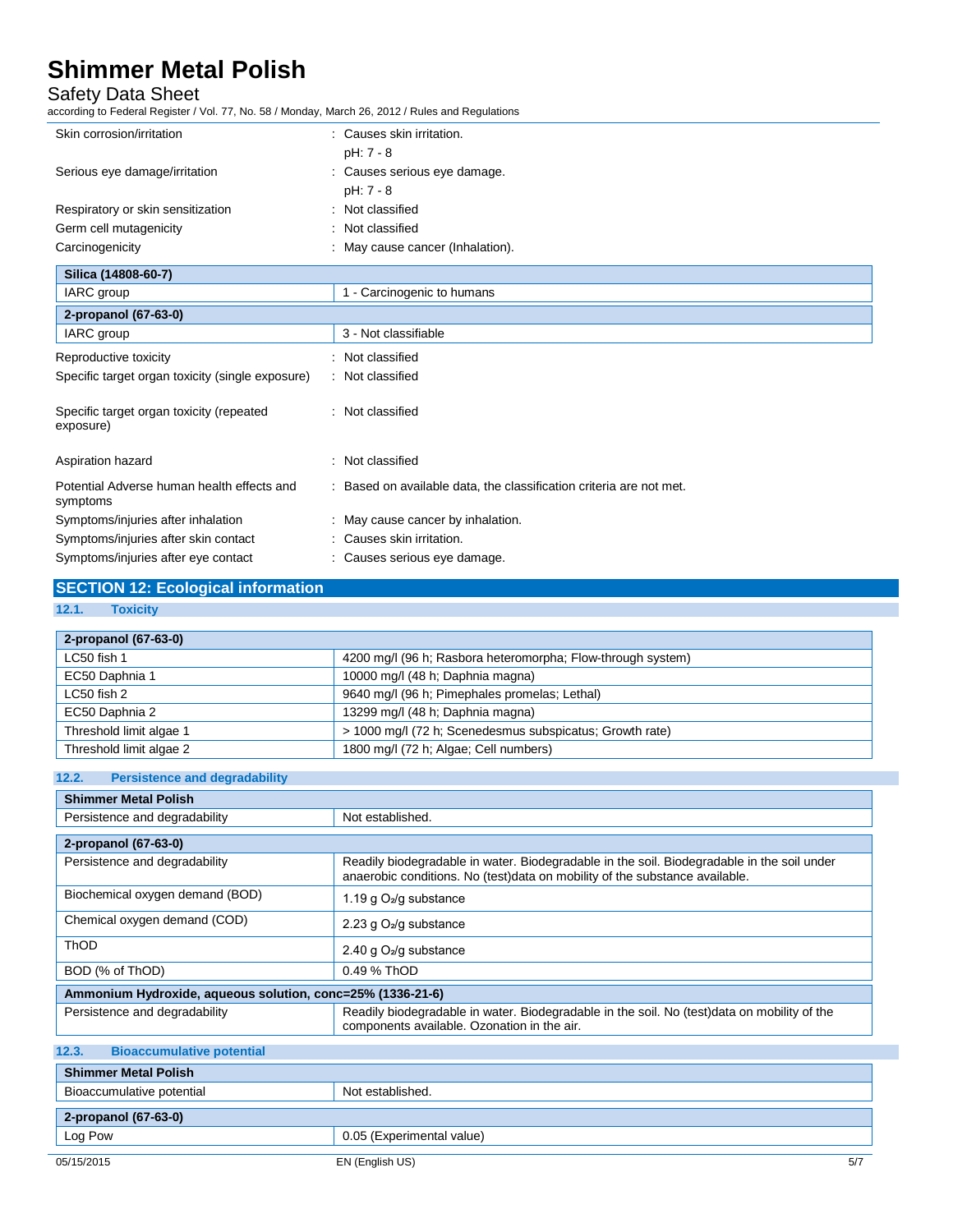## Safety Data Sheet

according to Federal Register / Vol. 77, No. 58 / Monday, March 26, 2012 / Rules and Regulations

| 2-propanol (67-63-0)                                                                                                  |                                                                           |
|-----------------------------------------------------------------------------------------------------------------------|---------------------------------------------------------------------------|
| Bioaccumulative potential                                                                                             | Low potential for bioaccumulation (Log Kow $<$ 4).                        |
| Ammonium Hydroxide, aqueous solution, conc=25% (1336-21-6)                                                            |                                                                           |
| Bioaccumulative potential                                                                                             | Not bioaccumulative.                                                      |
| 12.4.<br><b>Mobility in soil</b>                                                                                      |                                                                           |
| 2-propanol (67-63-0)                                                                                                  |                                                                           |
| Surface tension                                                                                                       | 0.021 N/m (25 $^{\circ}$ C)                                               |
|                                                                                                                       |                                                                           |
| 12.5.<br><b>Other adverse effects</b>                                                                                 |                                                                           |
| Effect on the global warming                                                                                          | : No known ecological damage caused by this product.                      |
| Other information                                                                                                     | : Avoid release to the environment.                                       |
| <b>SECTION 13: Disposal considerations</b>                                                                            |                                                                           |
| 13.1.<br><b>Waste treatment methods</b>                                                                               |                                                                           |
| Waste disposal recommendations                                                                                        | : Dispose in a safe manner in accordance with local/national regulations. |
| Ecology - waste materials                                                                                             | : Avoid release to the environment.                                       |
| <b>SECTION 14: Transport information</b>                                                                              |                                                                           |
| <b>Department of Transportation (DOT)</b>                                                                             |                                                                           |
| In accordance with DOT                                                                                                |                                                                           |
| Not regulated for transport                                                                                           |                                                                           |
| <b>Additional information</b>                                                                                         |                                                                           |
| Other information                                                                                                     | : No supplementary information available.                                 |
|                                                                                                                       |                                                                           |
| <b>ADR</b>                                                                                                            |                                                                           |
| No additional information available                                                                                   |                                                                           |
| <b>Transport by sea</b>                                                                                               |                                                                           |
| No additional information available                                                                                   |                                                                           |
| <b>Air transport</b>                                                                                                  |                                                                           |
| No additional information available                                                                                   |                                                                           |
| <b>SECTION 15: Regulatory information</b>                                                                             |                                                                           |
| 15.1. US Federal regulations                                                                                          |                                                                           |
| Silica (14808-60-7)                                                                                                   |                                                                           |
| Listed on the United States TSCA (Toxic Substances Control Act) inventory                                             |                                                                           |
| 2-propanol (67-63-0)                                                                                                  |                                                                           |
| Listed on the United States TSCA (Toxic Substances Control Act) inventory<br>Listed on United States SARA Section 313 |                                                                           |
| Ammonium Hydroxide, aqueous solution, conc=25% (1336-21-6)                                                            |                                                                           |
| Listed on the United States TSCA (Toxic Substances Control Act) inventory<br>Listed on United States SARA Section 313 |                                                                           |
| RQ (Reportable quantity, section 304 of EPA's<br>List of Lists)                                                       | 1000 lb                                                                   |
| 15.2. International regulations                                                                                       |                                                                           |

### **CANADA**

No additional information available

**EU-Regulations**

No additional information available

**Classification according to Regulation (EC) No. 1272/2008 [CLP]** No additional information available